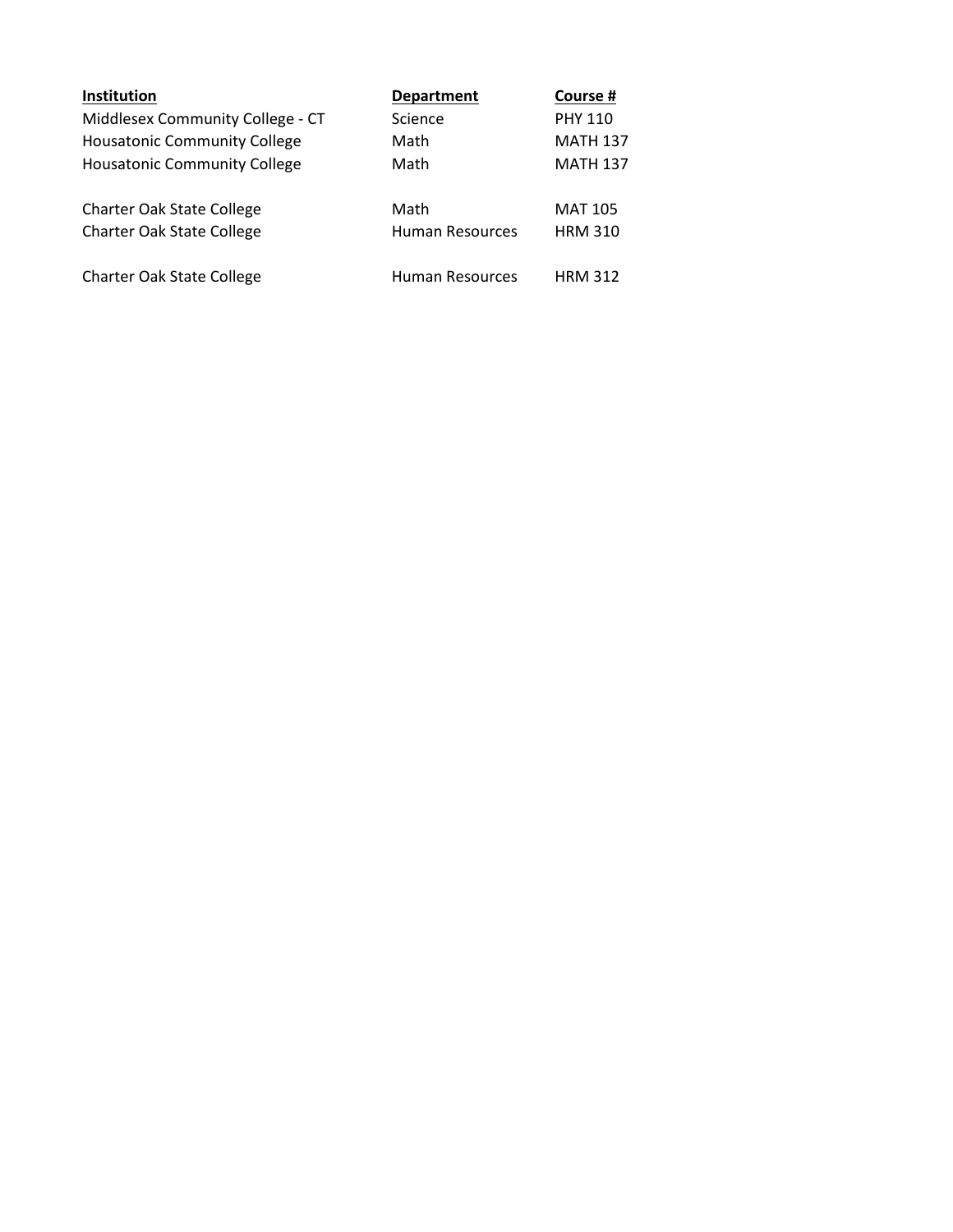| <b>Title</b>                  | <b>Term Start</b> | <b>Term End</b> |
|-------------------------------|-------------------|-----------------|
| Introduction to Physics       | Fall 15           | Fall 15         |
| Intermediate Algebra Workshop | Fall 14           | Fall 14         |
| Intermediate Algebra Workshop | Spring 15         | Spring 15       |
| <b>Statistics</b>             | Summer 16         | Summer 16       |
| Human Resource Management     | Summer 16         | Summer 16       |
| Employment Law                | Summer 16         | Summer 16       |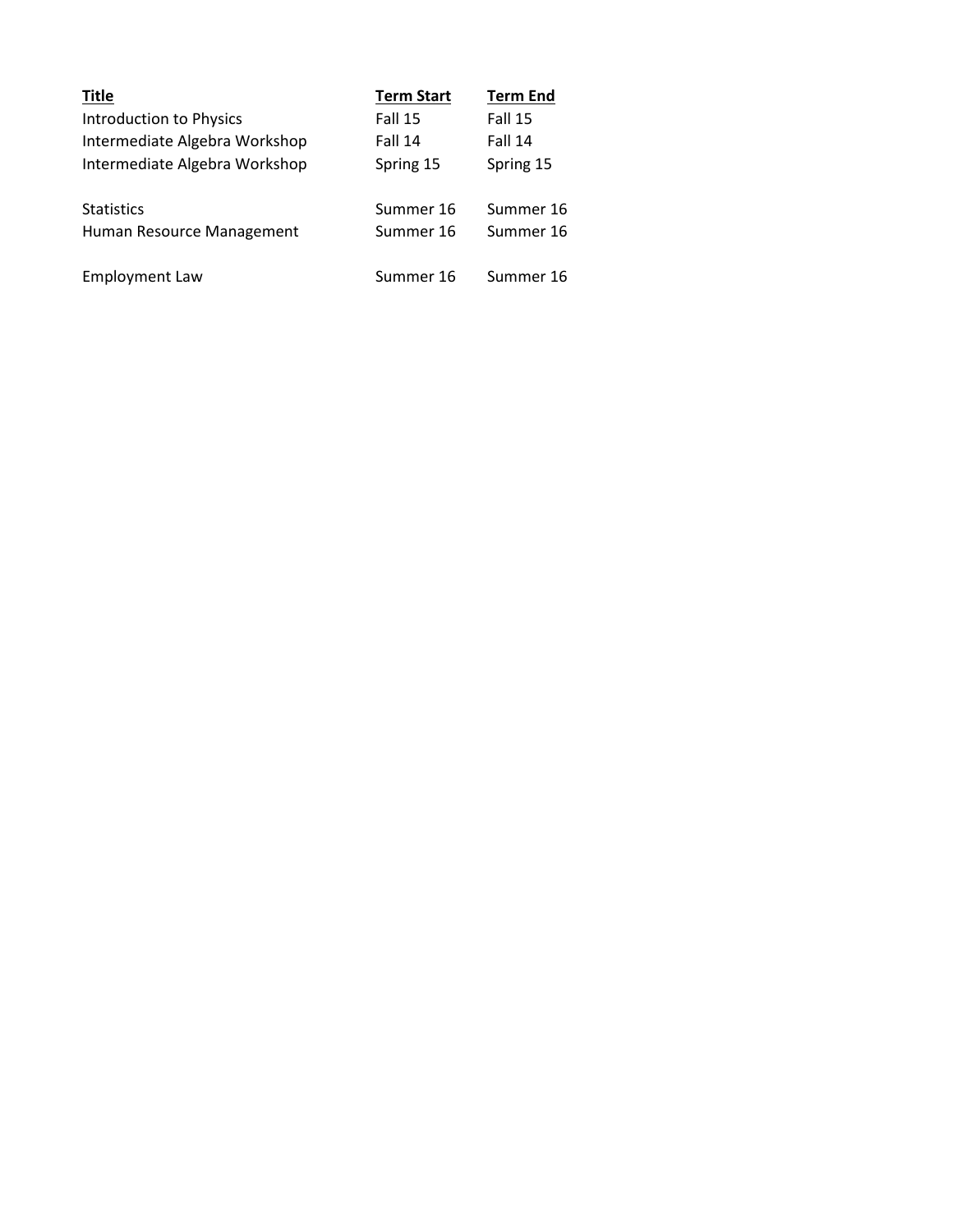| <b>Legacy Resource</b>                                                              |   | Legacy Price (\$) |
|-------------------------------------------------------------------------------------|---|-------------------|
| Conceptual Physics 12th Ed (ISBN 9780321909107)                                     | Ś | 221.75            |
| Pearson Elem & Intermediate Algebra with MML (ISBN 9781269904834)                   | Ś | 259.25            |
| Pearson Elem & Intermediate Algebra with MML (ISBN 9781269904834)                   | Ś | 259.25            |
| Understanding Basic Statistics w/Web Assign Access 7th Ed. (ISBN 13:97813505611351) |   |                   |
|                                                                                     | Ś | 189.55            |
| Applied Human Resource Management 1st Ed (ISBN: 978-1-4129-5492-1)                  | S | 71.25             |
| Contemporary Employment Law 2nd Ed (ISBN-10: 1454818042 or ISBN-13:                 |   |                   |
| 9781454818045)                                                                      | Ś | 153.43            |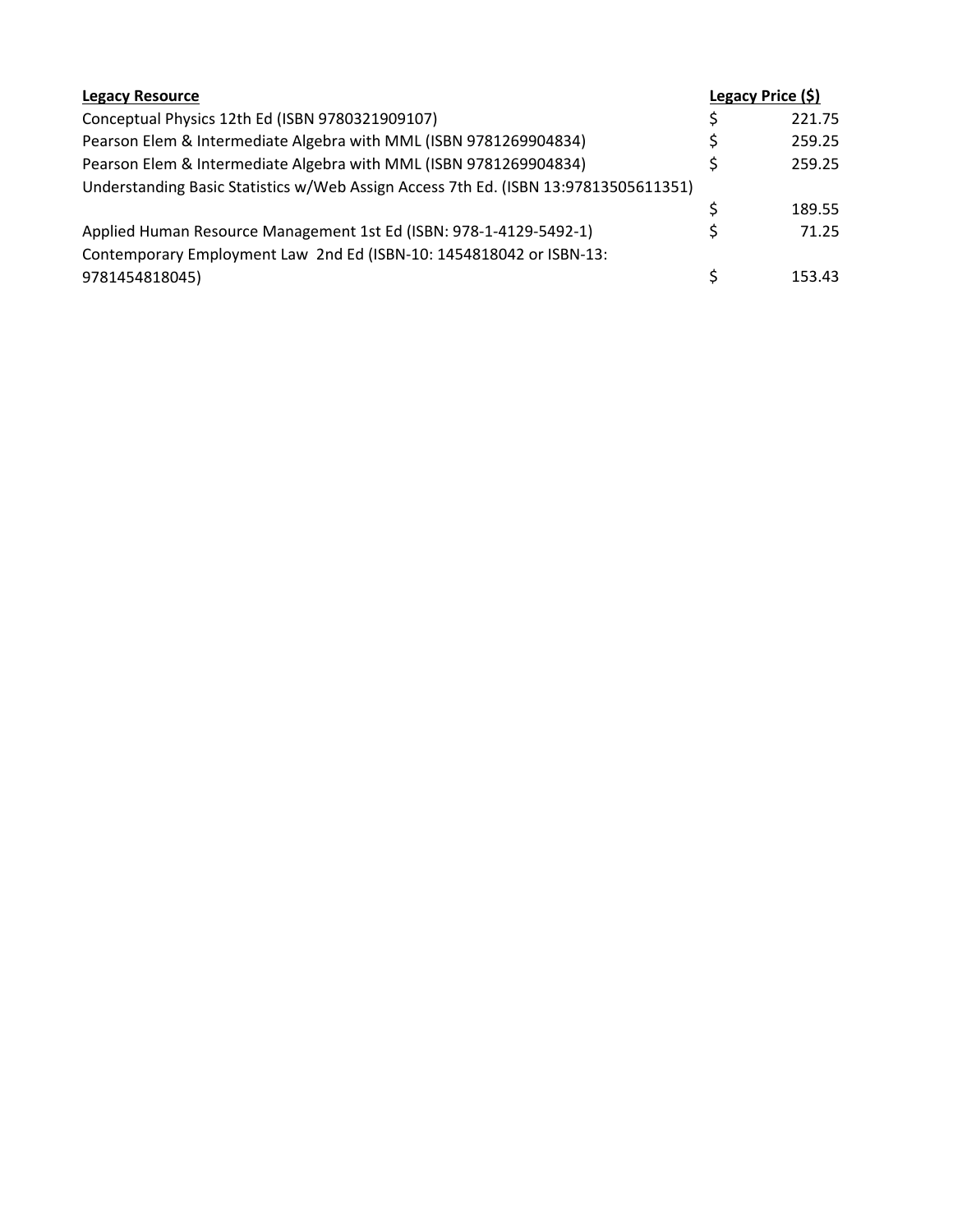| <b>Replacement Resource</b>                                 | Replacement Price (\$) |        |
|-------------------------------------------------------------|------------------------|--------|
| Fundamentals of Physics 9th Ed (Boundless)                  | \$                     | 29.99  |
| Intermediate Algebra Student Workbook 1.1 (Premium Source)  | \$                     | 29.25  |
| Intermediate Algebra Student Workbook 1.1 (Premium Source)  | \$                     | 29.25  |
| OER text, OpenIntro Statistics, 3rd edition (Free download) |                        |        |
|                                                             |                        | \$0.00 |
| Various types of electronic resources                       |                        | \$0.00 |
| Various types of electronic resources                       |                        | \$0.00 |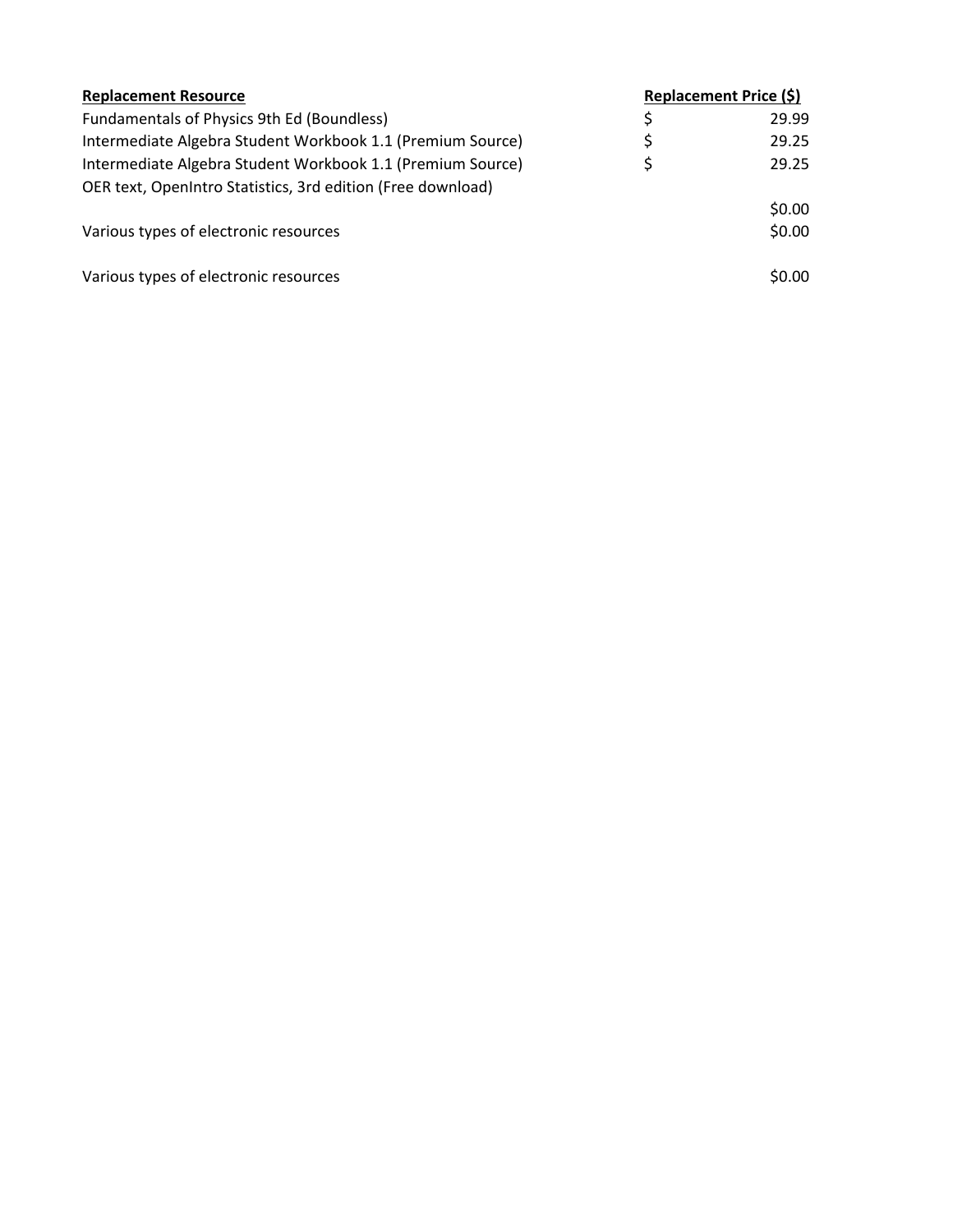| <b>Beginning Enrollments</b> | <b>Ending Enrollments</b>         |          | Net Savings (\$) | Grade Differential (+/-) |
|------------------------------|-----------------------------------|----------|------------------|--------------------------|
| 24                           |                                   | \$       | 4,602.24         |                          |
| 48                           | 48                                | \$       | 11,040.00        |                          |
| 40                           | $40\overline{\smash{\big)}\,}$ \$ |          | 9,200.00         |                          |
|                              |                                   |          |                  |                          |
| 0                            | 0                                 | \$       | 3,196.00         |                          |
| 0                            | $\overline{0}$                    | \$       | 3,196.00         |                          |
|                              |                                   |          |                  |                          |
| 0                            |                                   | $0$   \$ | 3,196.00         |                          |